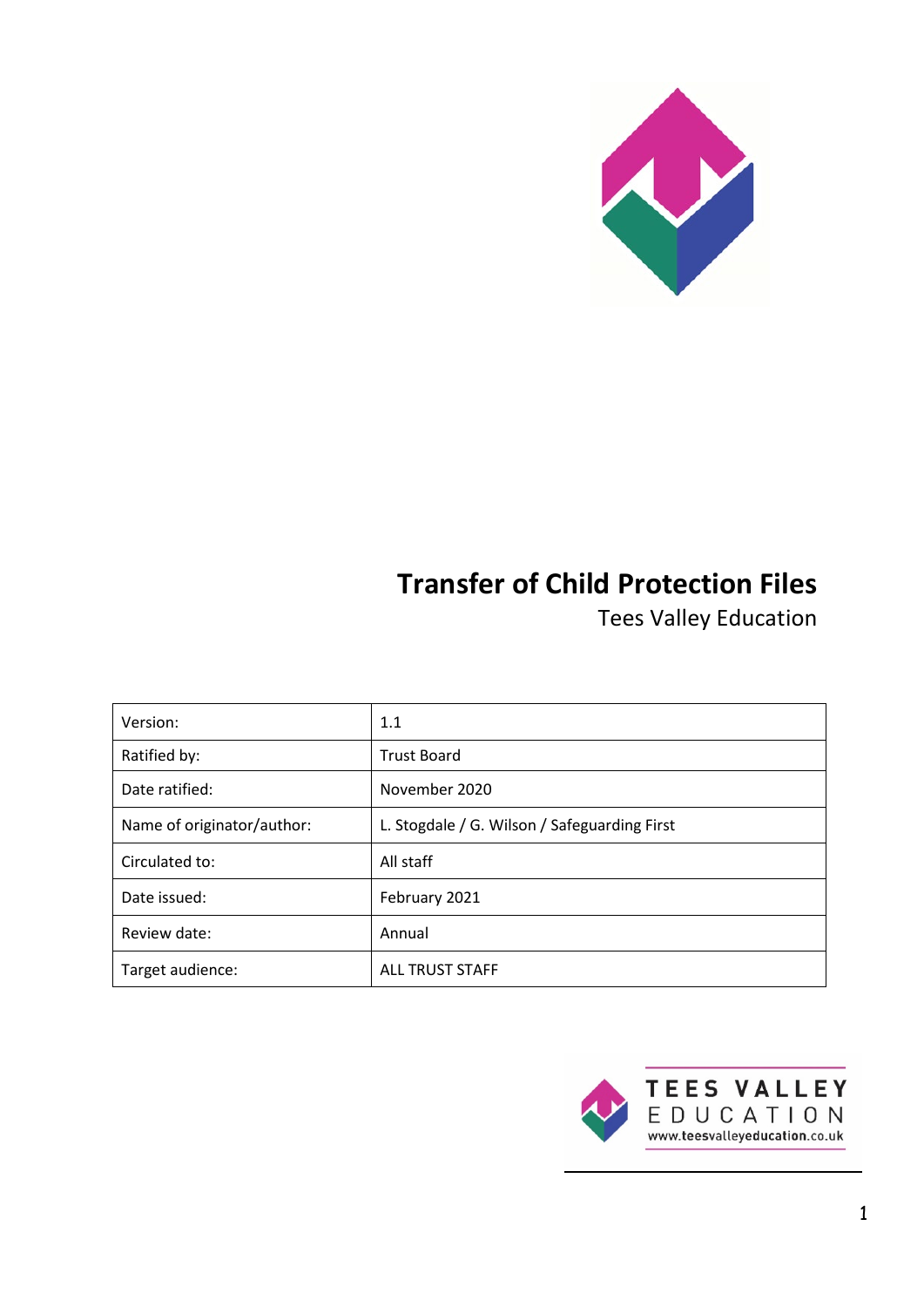## **TRANSFER OF CHILD PROTECTION FILES BETWEEN SCHOOLS/COLLEGES (AS PER KEEPING CHILDREN SAFE IN EDUCATION 2020)**

**All young people involved with child protection services (Social Care or Police) at any time in their school life must have that information retained until the child reaches 35 years of age including pupils with Special Educational Needs. This means that the last education provider for the child will retain the file e.g. secondary phase or college. This is in line with best practice advice until further directive is given from the General Data Protection Regulations and the updated KCSIE, 2020.**

There are current guidelines which state retention guidelines of 25 years of age (IRMS, 2015), 35 years of age for SEN (IRMS, 2015) and 35 years from closure of case (Children's Services records retention).

# **Introduction**

The purpose of this guidance is to provide clarity and consistency of practice regarding what information should be transferred onto the next school/provider and how this information should be transferred at each stage.

## **Stages**

- Early years to early years transfer
- Early years to primary transfer
- Primary to secondary transfer
- Secondary to post 16 transfer
- In year transfer
- Managed move

# **Child Protection Files**

- Child Protection files are records maintained by the setting, detailing a history of all concerns, incidents, involvement with agencies (including social care, early help and intervention) and communication with any professionals relating to concerns about the welfare of the child.
- A child's file must follow them to every setting that they are educated in to ensure that incidents are not dealt with in isolation and that education professionals making decisions about children have all of the information available to them. This should happen until the child is 18 years old and they are accessing further education. Please be aware that some special school settings will go up to 19 years of age. This procedure must be followed regardless of the kind of establishment the child attends e.g., state school, academy, free school or college.
- Child protection files should contain information that is accurate, factual and objective. The information as well as the organisation of the file should be easy to understand and follow. The child's voice should be thematic throughout.
- Each child protection file should contain a full and thorough chronology and a summary of significant events throughout your involvement with the child.
- **Keeping Children Safe in Education (2020) advises that all child protection files must, in their entirety, be transferred to the new school and a receipt for the file must be returned to the transferring school. This file must be transferred separately to the child's school file and secure transit ensured.**

For example, if a child protection referral was made in Year 1 to Children's Services Social Care and no action was taken by Social Care and no other concerns were raised during the primary phase, then this child protection file would still be transferred to the new school as a record of involvement.

Another example may be a child protection referral made in Year 5, a Section 47 carried out and child made subject to a child protection plan. The Core group is still continuing at point of transfer to new school. It is the responsibility of the Designated Safeguarding Lead to contact the Social Worker and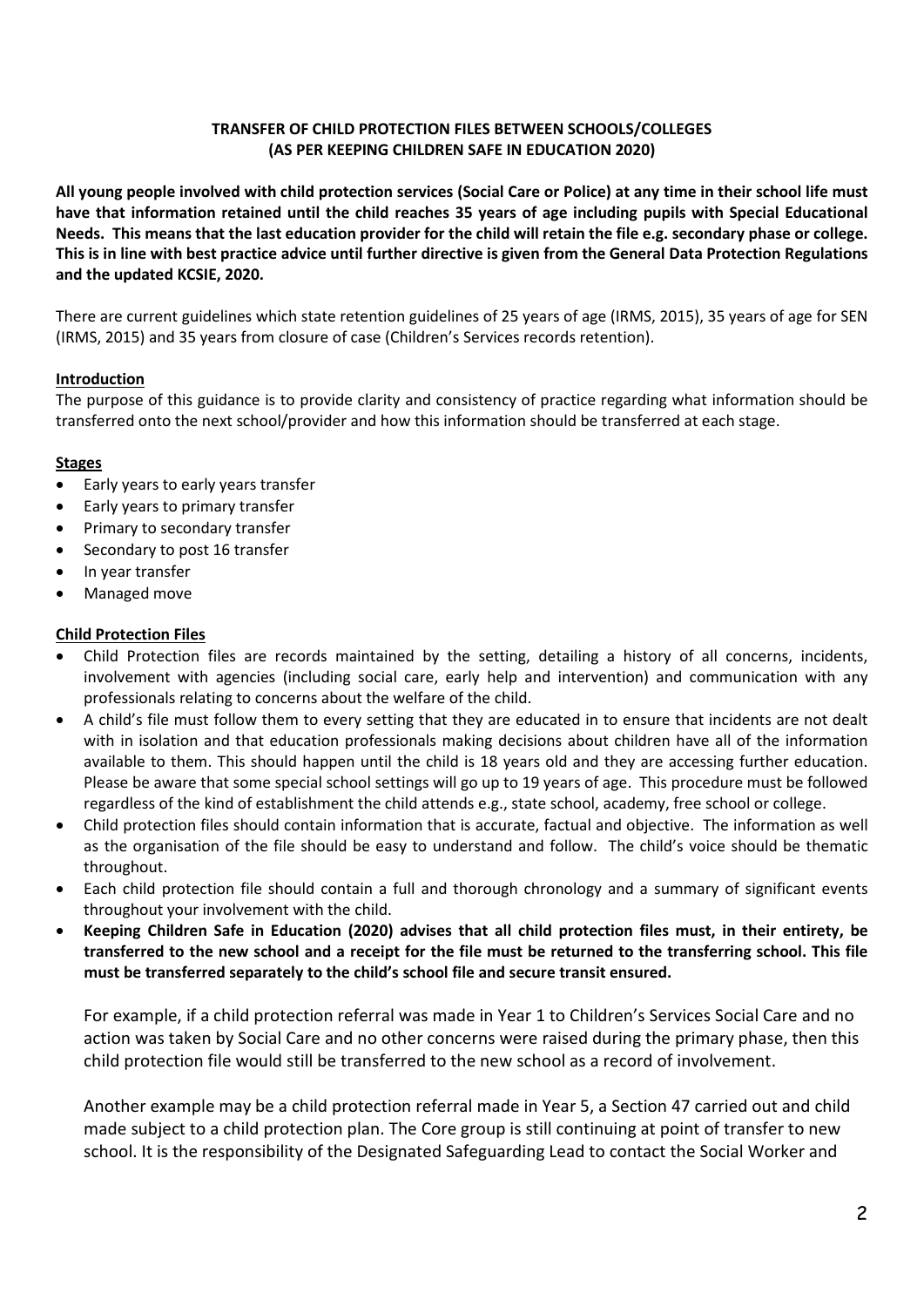inform of change of school and contact the Designated Safeguarding Lead at the new school to arrange for them to attend the core group. The file should be transferred to the new school.

- **The school/college must keep the chronology for one year only of a child protection file** to ensure they have sufficient knowledge of the case and their involvement, should the case go to review or court and their involvement in the case be sought or the **case is subject to individual or multi agency review**
- All Designated Safeguarding Leads receiving current (live) files or closed files must keep all contents enclosed and not remove any material.
- Files will be destroyed only when the young person reaches 35 years of age including pupils with Special Educational Needs
- All receipts confirming file transfer must be kept until the child's  $35<sup>th</sup>$  birthday including pupils with Special Educational Needs
- Safeguarding First would recommend that all schools distinguish a separate system for archiving and retaining information with regards to children's concerns and vulnerability. This retention guidance we would recommend is adhered to, with those children who have had a statutory plan. It would be GOOD PRACTICE for schools to maintain consistency in the management of transferring information regarding children who have had statutory plans.
- The sharing of information in this way does not remove the need for a thorough handover. It is GOOD PRACTICE that for all cases where children transfer or move schools that the Designated Safeguarding Lead's share information and communicate effectively about ANY vulnerable children. The DFE Information Sharing Advice for Practitioners 2015 advises that information can be shared where it can be evidenced to be in the best interests of children.
- All Designated Safeguarding Leads are responsible for the organisation, maintenance and transfer of all child protection files.
- Information should always be retained, stored and transferred in the best of interests of children. If in doubt you must seek support on an individual case by case basis.

## **Transferring files**

- The transferring of files should is organised and agreed by the designated safeguarding leads of each setting. Effective handovers and good discussion of the individual case will ensure a positive transition for every child.
- The transfer of the file should take place within 15 school days of the child's attendance at the new setting being confirmed. In all circumstances the sooner the handover can occur the better. Handovers should only occur once the destination of the child is certain and confirmed.
- Wherever possible files should be transferred by hand or recorded delivery. The receipt of the handover should be kept by both parties.
- For early years settings, parents should be advised regarding the transfer of the child protection file, however lack of parental consent should not prevent the file from being transferred where it is in the best interests of the child to share information with a new setting.
- For post 16 providers information should be passed over in the same way initially through a verbal discussion and handover and then the transfer of the physical file.
- Where the destination of the child is uncertain or unconfirmed the original setting should make every effort to ascertain where the child has moved to and consider initiating their missing from education procedures in the event that the child cannot be located. For post 16 every attempt should be made by the original setting to confirm the pupil's education or employment intentions.

## **Pupils who are dual registered or educated off-site**

- Where a pupil is dual registered or educated off site, the setting that maintains the most contact with the pupil should maintain the child protection file.
- Both settings need to liaise closely with each other to ensure positive communication is maintained and incidents that occur are shared and dealt with effectively and communicated between the settings.
- A decision should be made between the settings about how the chronology is kept up to date and shared and how information will be shared and presented at both child protection conferences/reviews and core groups.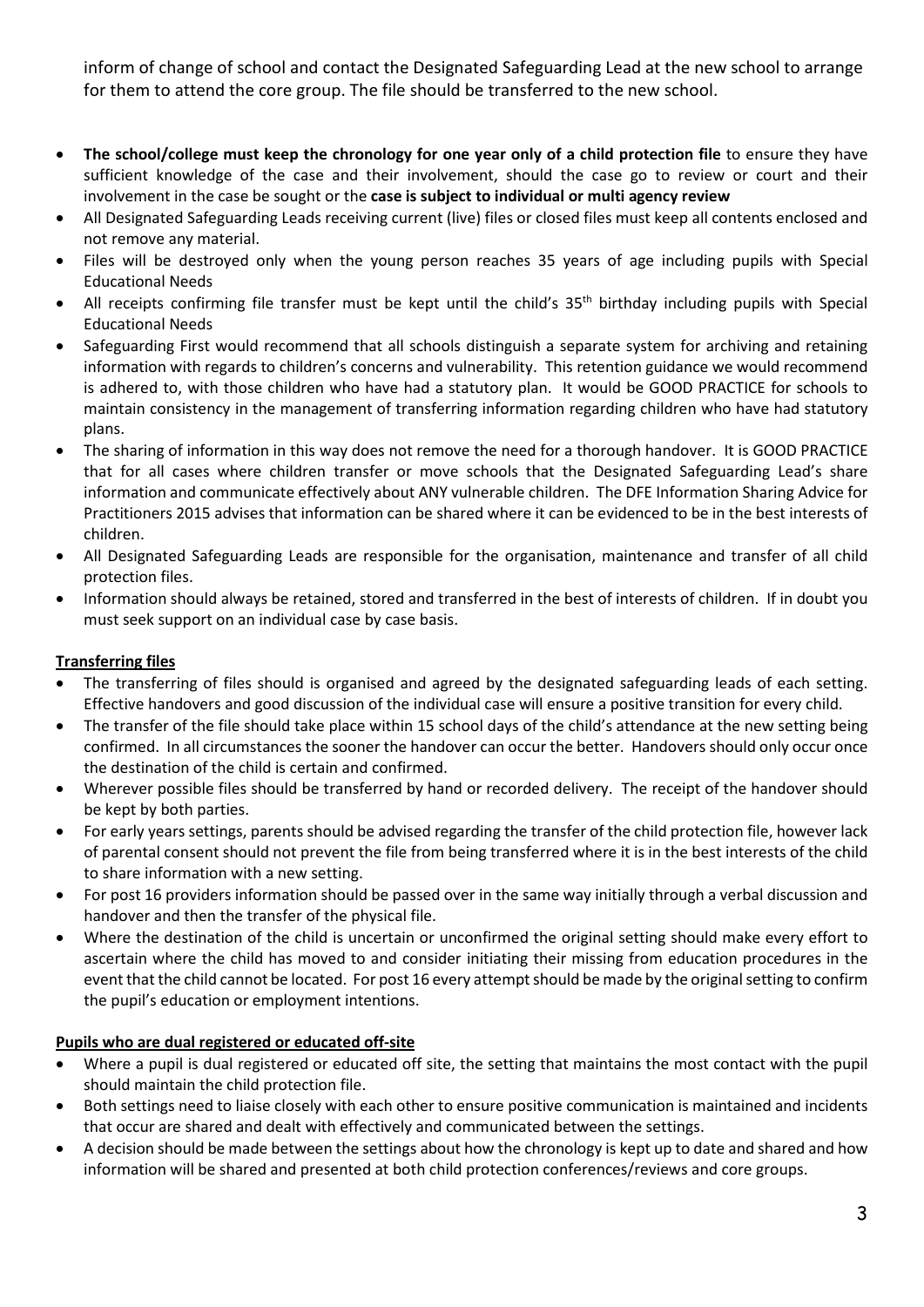In any circumstance where a child may have access to other settings e.g. breakfast/after school clubs, consideration must be made to ensuring effective communication between the settings to share information and concerns.

## **The IICSA Enquiry**

Due to the ongoing independent enquiry into institutional sexual abuse, the current recommended advice regarding allegations from children towards adults in school is that the CHILDREN's files are retained until the year 2020 (when the enquiry is due to end). This is to maintain records of the child's viewpoint regarding the incident. All other records should be retained at least until the accused has reached normal pension age or for a period of 10 years from the date of the allegation if that is longer (KCSIE, 2020)

## **Archiving**

Child Protection files need to be stored in their entirety in hard copy or electronically with appropriate levels of security and access until the child's **35th birthday** (Secondary/College settings). **The decision of the storage of the files needs to be made by the school via the governing body.**

The CPOMS system, used by the academy, archives the files once electronic transfer has occurred or in their final education setting at statutory leaving age. The files will be archived within the system till the retention date identified within the retention scheduled agreed by governing body and the provider. (The Child's 35<sup>th</sup> birthday inclusive of files of children with SEN)

## **Access to files**

A pupil or their nominated representative have the legal right to see their file at any point during their education and even until the record is destroyed (when the pupil is 35 years old including for pupils with special educational needs) This is their right of subject to Access under the Data Protection Act 1998.

It is important to remember that all information should be accurately recorded, objective in nature and expressed in a professional manner. Information that is sensitive in nature, involves other pupils or staff should be redacted if a pupil wishes to view their file. (Please also see **appendix 1** for more detail)

#### **Responsibility for the pupil record once the pupil leaves the school**

The school which the pupil attended until statutory school leaving age (or the school where the pupil completed sixth form studies) is responsible for retaining the pupil record until the pupil reaches the age of 35 years including if the child had Special Educational Needs. This retention is set in line with the Limitation Act 1980 which allows that a claim can be made against an organisation by a minor for up to 7 years from their 18th birthday (e.g. 25<sup>th</sup> Birthday). The Information and Records Management Society Toolkit for Schools also recommends that information is retained until the child's 25<sup>th</sup> birthday (see link below). However best practice advice is to retain child protection records until the child's 35<sup>th</sup> birthday following the GDPR and KCSIE, 2020 update until further directive is given.

#### **Safe Destruction of the pupil record**

The pupil record should be disposed of in accordance with safe disposal of records guidelines. The documents may be shredded (cross shredded) or disposed of by an approved contractor, a record should be kept of all information destroyed including any records or information you may hold that belongs to another organisation.

## **Escalation Protocol**

Where a school discovers that a child protection file was in existence but was not transferred or identified to the school, the matter should be brought to the attention of the Local Authority and Trust Board as soon as possible. (see escalation protocol).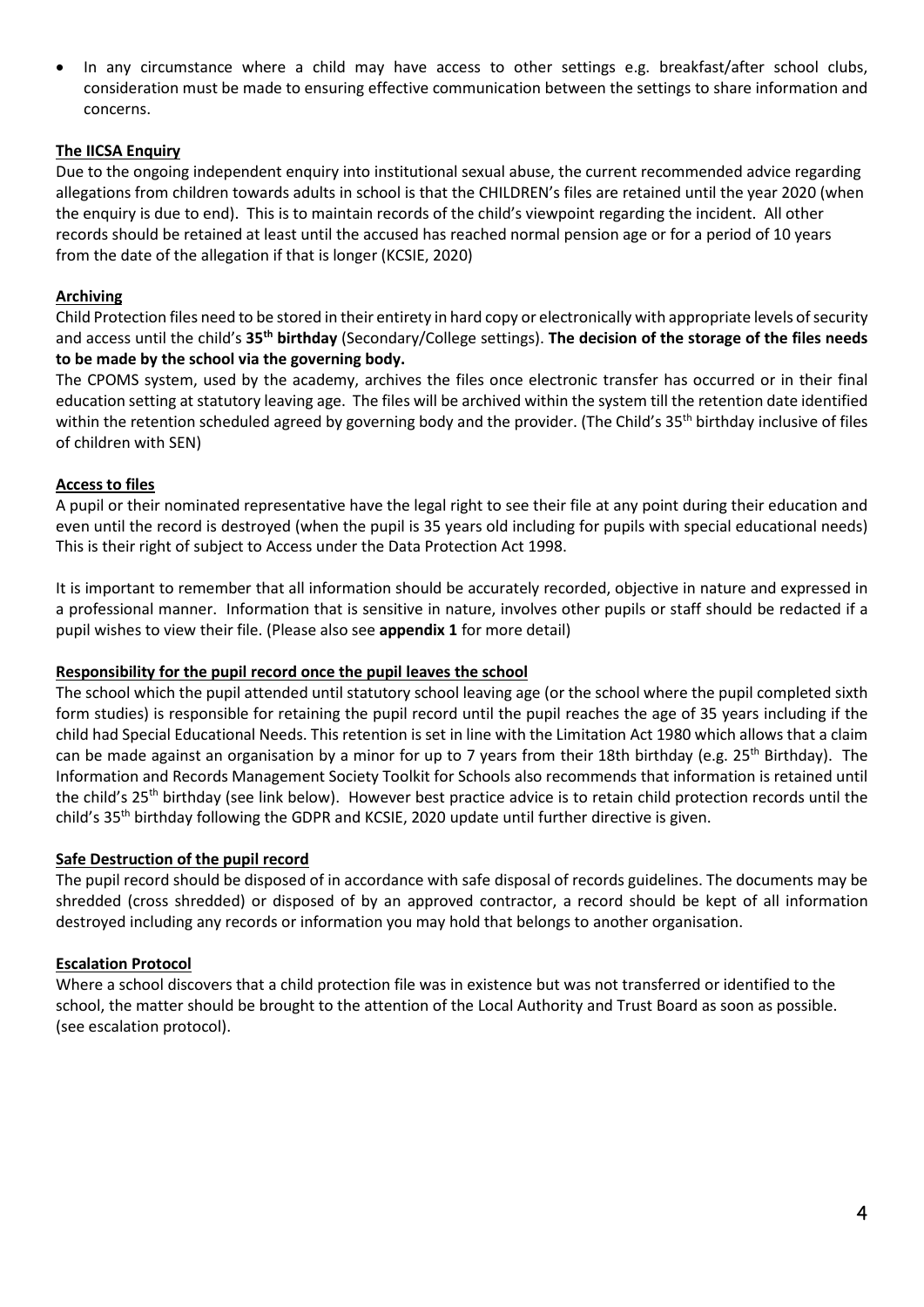# **Appendix 1**

## **Children's and parents' access to child protection files**

Under the Data Protection Act 2018, any child who has a child protection file has a right to access it. The Education (Pupil Information) (England) Regulations 2005 give parents the right see their child's school records. However, neither the child nor the parent has an automatic right to see all the information held in child protection records. Information can be withheld if disclosure:

- could cause serious harm or is likely to cause serious harm to the physical or mental health or condition of the child or another person; or
- could reveal that the child or another person has been a subject of, or may be at risk of, child abuse, and the disclosure is not in the best interests of the child; or
- is likely to prejudice an ongoing criminal investigation; or
- the information about the child also relates to another person who could be identified from it or the information has been given by another person who could be identified as the source, unless the person has consented to the disclosure or the person providing the information is an employee of the establishment or the Local Authority.

It is best practice to make reports available to the child or their parents unless the exceptions described above apply. If an application is made to see the whole record, advice should be sought from the child's social worker (for CP or LAC cases), the Children's Services Information Governance Officer (Local Authority) or legal advice.

When disclosing information, all third-party information must be removed, or consent sought for its disclosure from the person concerned. For example, all identifying information about other children or members of the public who have shared information about the children must be removed before disclosing information.

This is in line with the GDPR, 2018.

## **Supporting Documents**

<http://irms.org.uk/page/SchoolsToolkit>

# [https://www.farrer.co.uk/News/Briefings/CPU-Update---High-Court-Rules-on-Retention-Period-for-Child-Protection-](https://www.farrer.co.uk/News/Briefings/CPU-Update---High-Court-Rules-on-Retention-Period-for-Child-Protection-Information/)[Information/](https://www.farrer.co.uk/News/Briefings/CPU-Update---High-Court-Rules-on-Retention-Period-for-Child-Protection-Information/)

[http://www.proceduresonline.com/barnet/fs/t\\_retention\\_records.html](http://www.proceduresonline.com/barnet/fs/t_retention_records.html)

<https://www.gov.uk/government/publications/keeping-children-safe-in-education--2>